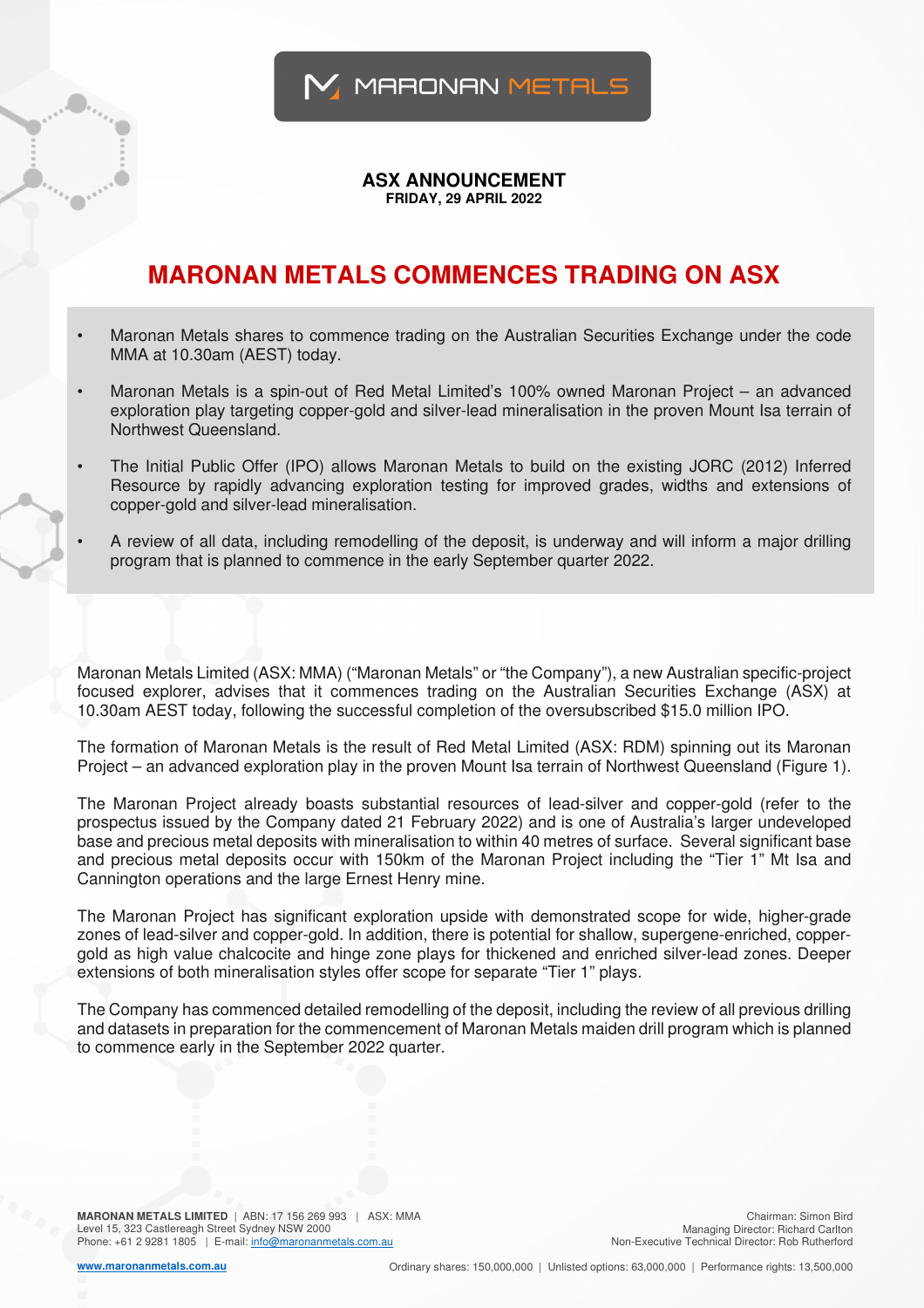

Maronan Metals Managing Director Richard Carlton said:

"Maronan Metals is excited by the opportunity to build on the excellent work Red Metal has undertaken to date in this highly prospective region of Queensland. With several Tier 1 deposits within 150km of the Maronan Project and an existing JORC Inferred resource, it provides an excellent platform for our well-funded exploration program.

Funding secured through our strongly supported IPO provides us an excellent opportunity to target early additions to the existing resources

We have put together a small but focused Board, with many years of collective experience in the resources industry including Mt Gibson Iron director Simon Bird as Chairman and Red Metal's MD Rob Rutherford as Non-Executive Technical Director.

On behalf of the Maronan Metals Board, I wish to thank all of those involved in the successful spin-out from Red Metal and IPO, especially our Lead Manager Veritas Securities Limited. We welcome all shareholders onto our register and look forward to a bright future."

This announcement was authorised by the Board of Maronan Metals Limited. For more information, please contact: richard.carlton@maronanmetals.com.au.

Richard Carlton, Managing Director Simon Bird, Chairman

The information in this news release that relates to estimates of Mineral Resources for the Maronan Project was previously reported by the Company in compliance with JORC 2012 in the prospectus dated 21 February 2022. The Company confirms that it is not aware of any new information or data that materially affects the information included in those earlier market announcements and, in the case of the estimate of Mineral Resources all material assumptions and technical parameters underpinning the estimates continue to apply and have not materially changed.